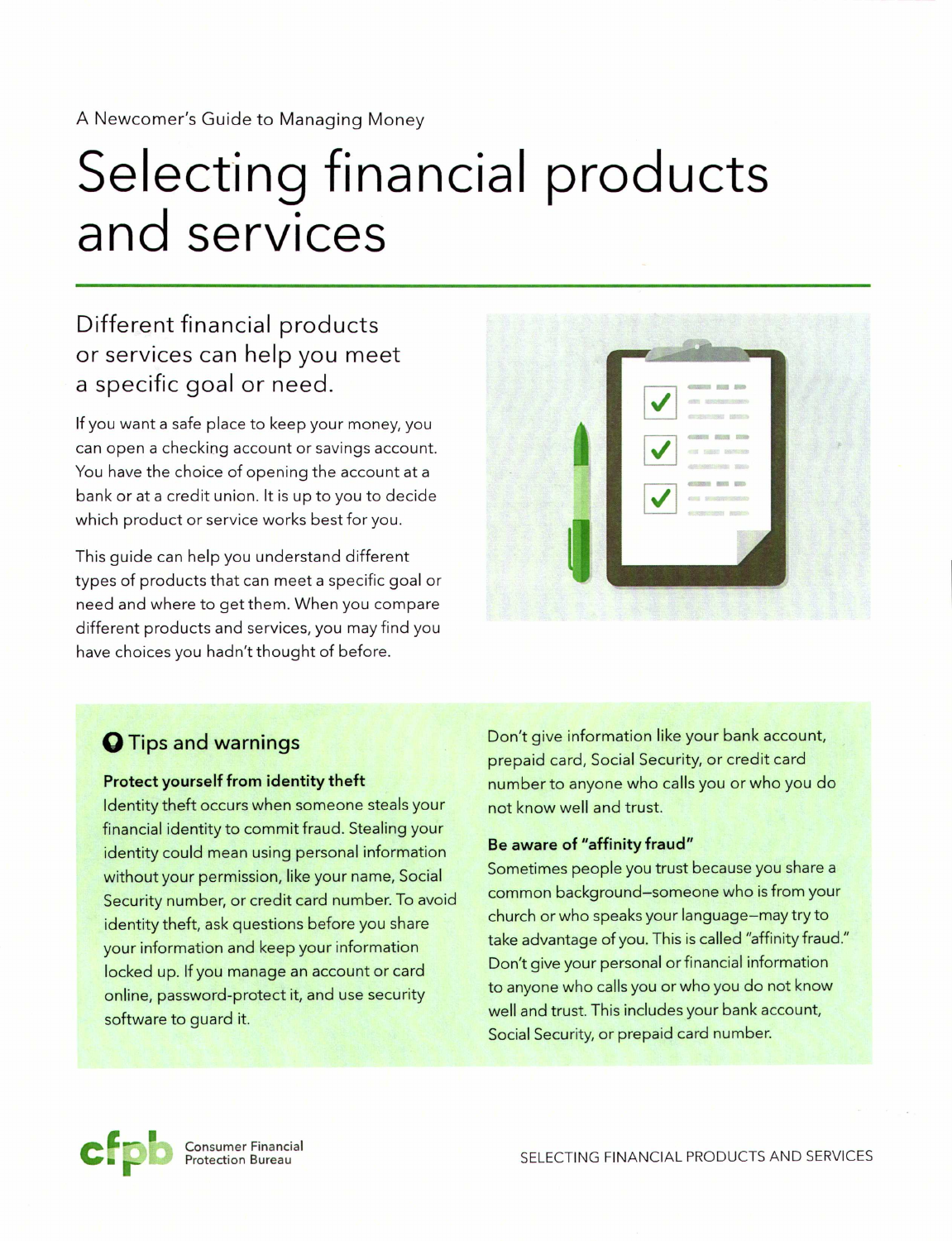# Reasons to find a financial services provider

Check those that apply to you, then use the table to learn more.

### $\Box$  I want a safe and secure place to keep my money.

| Products that can meet your need                                                                 | Where to get this?                                                |  |
|--------------------------------------------------------------------------------------------------|-------------------------------------------------------------------|--|
| Savings account, checking account,<br>or certificate of deposit                                  | Bank or credit union                                              |  |
| Payroll card (a type of debit card)                                                              | Bank or credit union selected by<br>your employer                 |  |
| Prepaid card (most prepaid cards<br>that protect your funds require you<br>to register the card) | Bank or credit union, retailer, check<br>cashing store, or online |  |

Tips: Don't carry around large amounts of cash or leave cash in your home. It's not safe. Cash is difficult or impossible to recover if lost, stolen, or destroyed.

### $\square$  I want to have my paycheck directly deposited.

| Products that can meet your need    | Where to get this?                                                                         |
|-------------------------------------|--------------------------------------------------------------------------------------------|
| Savings account or checking account | Bank or credit union                                                                       |
| Payroll card (a type of debit card) | Bank or credit union selected by<br>your employer if your employer<br>offers payroll cards |
| Prepaid card (a type of debit card) | Bank or credit union, retailer, check<br>cashing store, or online                          |

Tips: Make your money go further. Compare the fees you'll be charged for using each product and plan how you'll use the product to see which is the best deal for you.

Warning: Not all prepaid cards have the same protections against loss or theft as you would get with a checking or savings account or a payroll card.

For more information about ways to receive your money, see the CFPB's *Newcomer's Guide* to *Managing Money: Ways*to *receive money*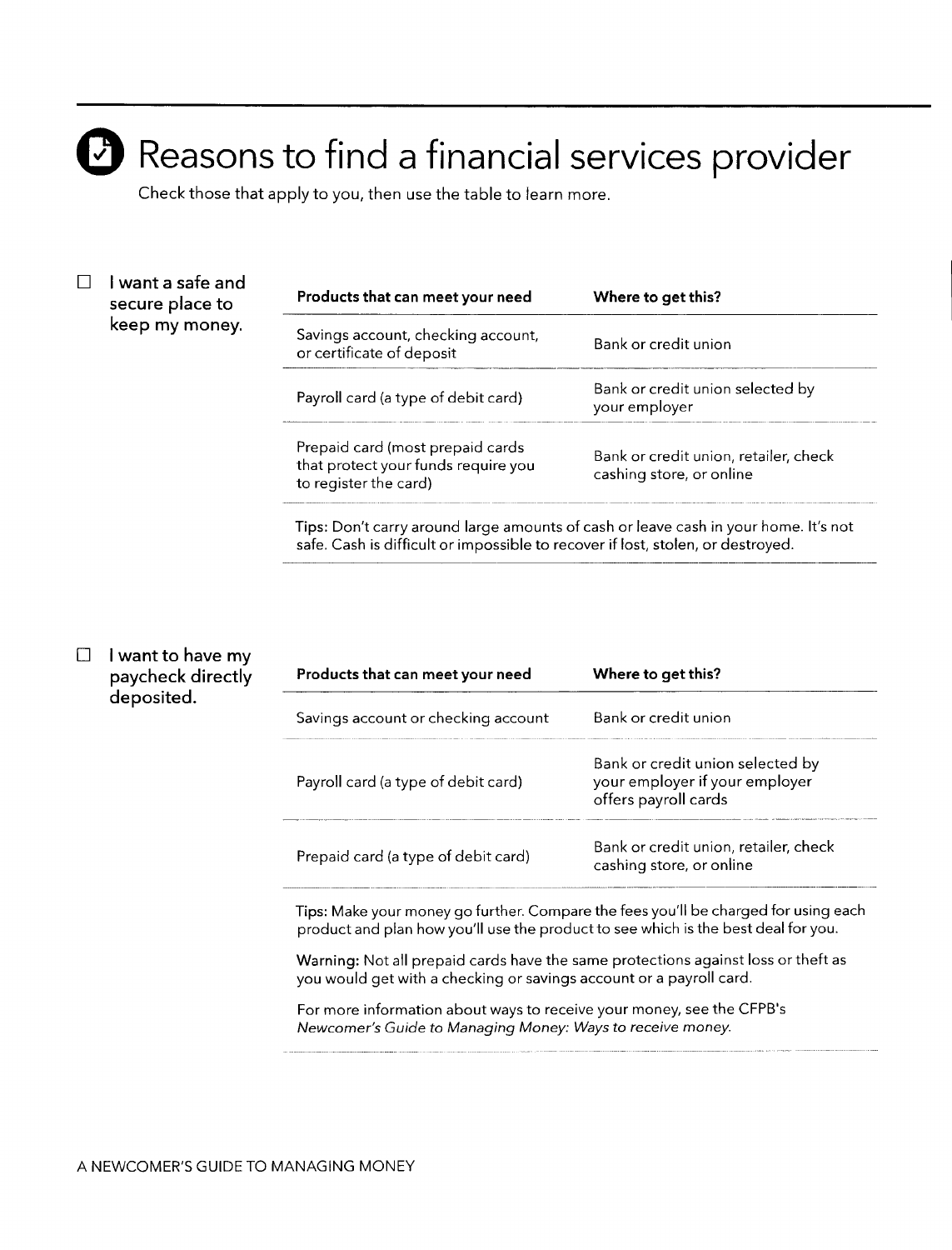|  | I want to<br>build savings.                   | Products that can meet your need                                                                                                                 | Where to get this?                                                                         |  |
|--|-----------------------------------------------|--------------------------------------------------------------------------------------------------------------------------------------------------|--------------------------------------------------------------------------------------------|--|
|  |                                               | Savings or checking account,<br>or certificate of deposit                                                                                        | Bank or credit union                                                                       |  |
|  |                                               | Automatic payroll deductions sent<br>to a bank or credit union account                                                                           | Bank or credit union                                                                       |  |
|  |                                               | Tips: You can open an account for yourself or a joint account with your spouse<br>or another person.                                             |                                                                                            |  |
|  | l want an<br>easy way to                      | Products that can meet your need                                                                                                                 | Where to get this?                                                                         |  |
|  | pay my bills.                                 | Checking account                                                                                                                                 | Bank or credit union                                                                       |  |
|  |                                               | Money orders                                                                                                                                     | Bank or credit union, post office, retailer                                                |  |
|  |                                               | <b>Bill payment services</b>                                                                                                                     | Bank or credit union, merchant or service<br>provider, online bill payment service         |  |
|  |                                               | Prepaid debit cards                                                                                                                              | Bank or credit union, check cashing store, online                                          |  |
|  |                                               | Tips: Make sure to check how you can pay for most of your bills. Some utilities and<br>other companies accept only certain bill payment options. |                                                                                            |  |
|  |                                               | For more information about ways to pay bills, see the CFPB's Newcomer's Guide to<br>Managing Money: Ways to pay your bills.                      |                                                                                            |  |
|  | I want to be                                  |                                                                                                                                                  |                                                                                            |  |
|  | able to make                                  | Products that can meet your need                                                                                                                 | Where to get this?                                                                         |  |
|  | purchases<br>without having<br>to carry cash. | Debit card<br>(attached to a checking account)                                                                                                   | Bank or credit union                                                                       |  |
|  |                                               | Credit card or store card                                                                                                                        | Credit card company, store, bank, or credit union                                          |  |
|  |                                               | Prepaid card (a type of debit card)                                                                                                              | Bank or credit union, retailer, check cashing<br>store, or online                          |  |
|  |                                               | Payroll card (a type of debit card)                                                                                                              | Bank or credit union selected by your<br>employer if your employer offers<br>payroll cards |  |
|  |                                               | paying interest by paying the full balance by the payment due date.                                                                              | Tips: If you pay with a credit card, make sure to make all payments on time. Avoid         |  |

 $\bar{\phantom{a}}$